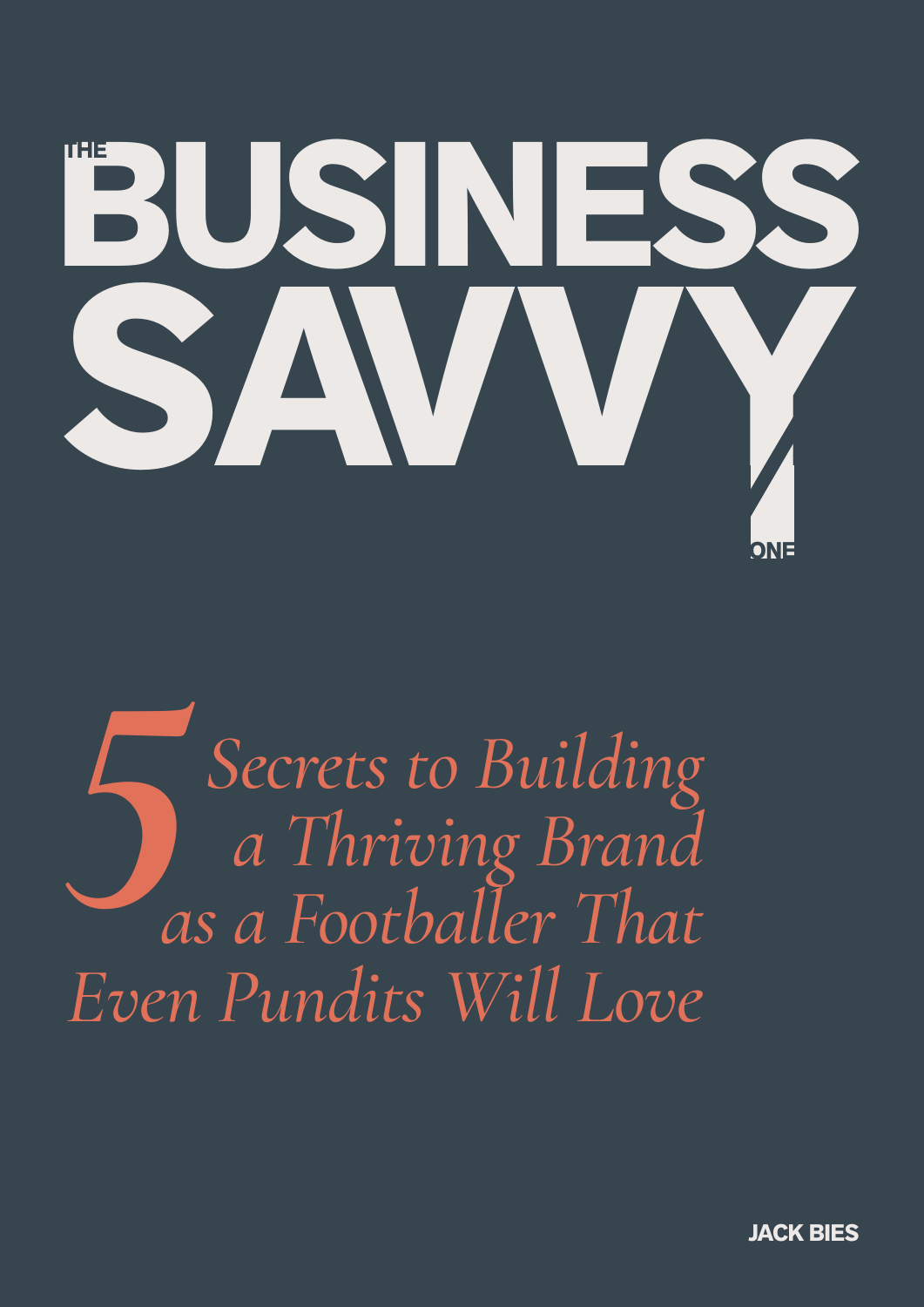## **INTRODUCTION**

Starting a business as a footballer is tough. I'm not going to lie, it's tricky. If you're considering starting a business after finishing your footballing career, you're probably worried about how to start or what your club and teammates will say. You may have a fantastic, innovative business idea that could bring something new to the market. Maybe you have excellent taste and want to start a clothing line or property investment portfolio. Or, perhaps, you've already set up a business to support you and your family once you leave the footballing world behind, and just want to take things to the next level.

Growing a business these days requires precise decision making, bold ambition, and sharp focus. You may have even tried some of these smaller business initiatives before:

- Building a website
- Blogging/Vlogging
- Podcasting
- Chatting with folks on Clubhouse
- Sharing your life on Instagram

But that hasn't got you when you want to be, has it?

You're reading this right now because, in some way, shape, or form, your business idea or brand isn't where you want it to be.

You've probably put a lot of energy into this new, exciting project. Hard work, sleepless nights, anxieties, questions over whether it's going to work… pushing and pushing to build this thing.

All because you want to express your passion outside of football. True?

Your commitment to your project is entirely worthwhile. You know, rightly so, that this new business of yours can give you:

- More satisfaction
- More freedom
- More time with your family
- A solid plan to use your time wisely and fruitfully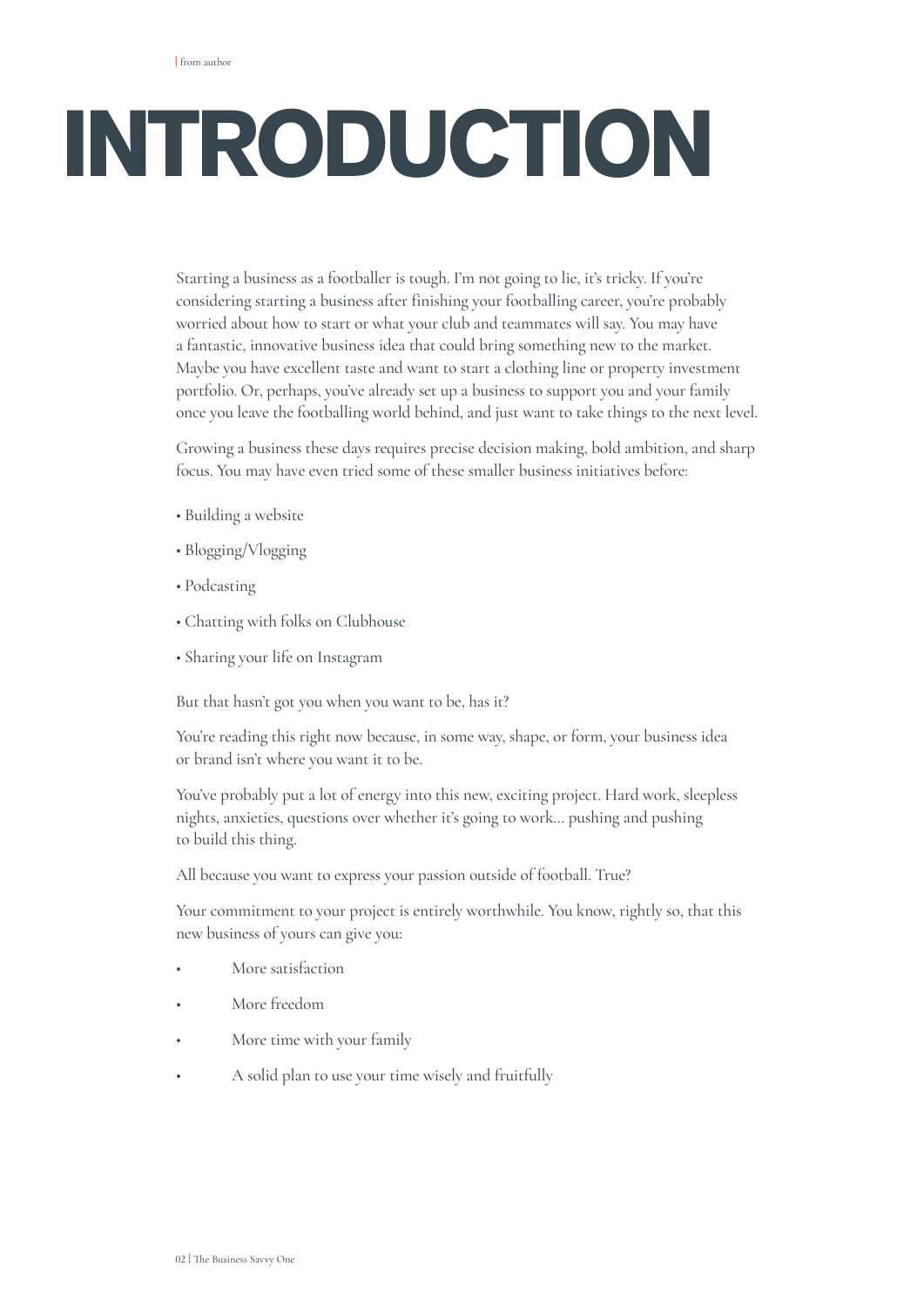Wherever you are on your journey, I have good news for you. What you will read next will change the way you think about and view running a business as a footballer. The advice in this guide is actionable so you can immediately adapt your business to begin to move forward. By doing this, you'll immediately feel more confident about your company's future. You'll feel like: 'Yep, I got this'.

Remember, your business is supposed to serve you – you aren't there to serve to your business! Football is a game, and business can be, too.

All the methods in this E-Book are tried and tested. When I first applied them to my business, I was blown away by the impact these methods had. I'm the kind of guy who always wants the best for my clients because, simply, they deserve it. That's why I put a lot of time, effort, and resources into guides like these to share with you the most honest, workable advice I can give you.

I also wanted to thank you for your trust and for getting me a virtual cup of coffee in return for this packed-with-value E-Book. We'll do a little bit of work here, so don't just read this, but try and implement some of these solutions in your day-to-day work, okay?

Now, let's get on with it and reveal these five secrets to building a successful brand…

*We are all here for some special reason. Stop being a prisoner of your past. Become the architect of your future.* 

**Robin Sharma**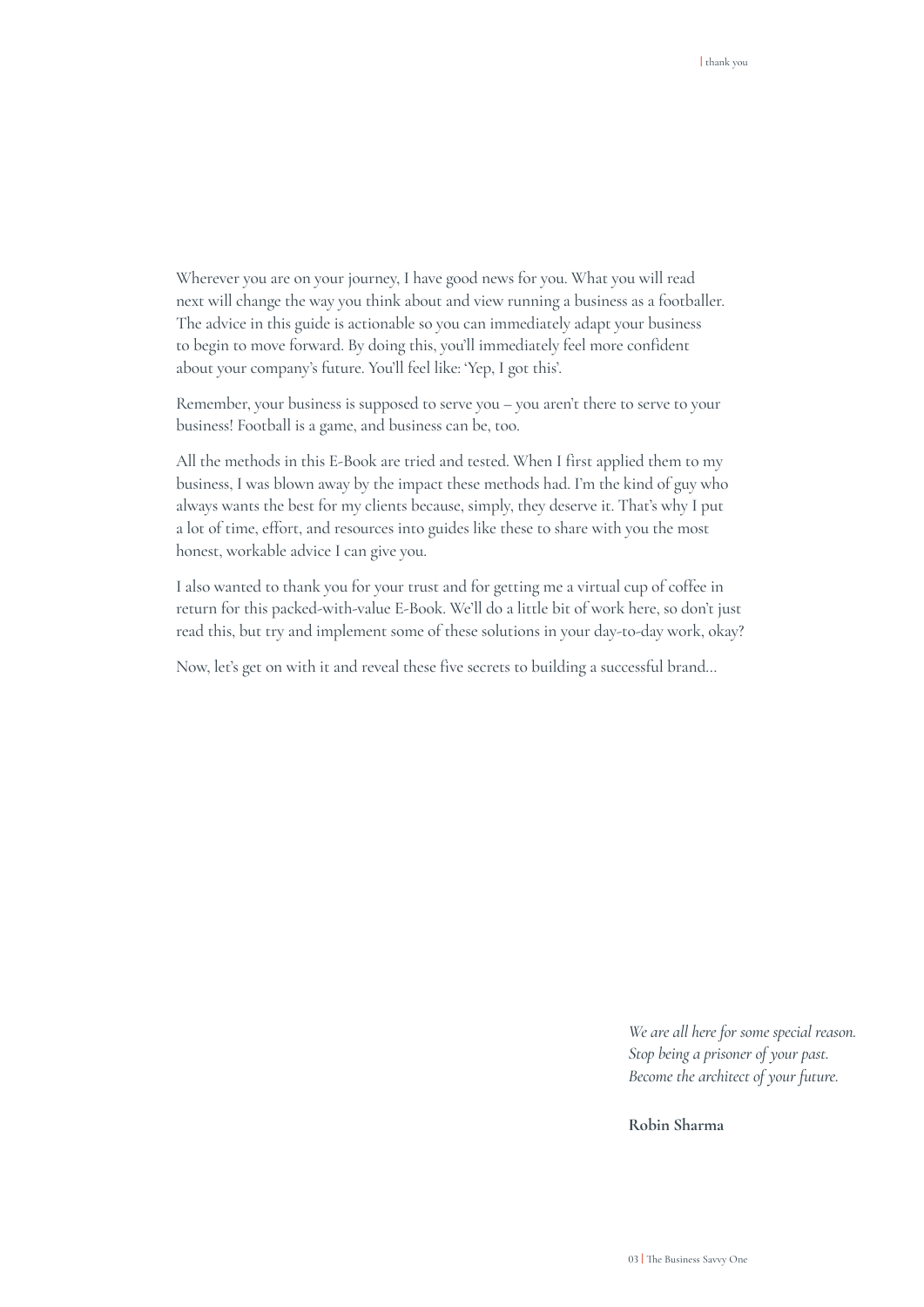

When you want to start your own business, you have a lot of ideas about what products or services you will sell, where you will get clients or sell your products, and what the outcome of this great project will be.

Unfortunately, many athletes get discouraged by the legal and administrative side of running a business. It seems like a lot of effort. Here, I will introduce you to everything you need to know about literally setting up a business.

It is not as complicated as people think, although implementing the wrong business structure may later have consequences. So, let's get this right. The first thing to do is to answer the question of whether you want to be a:

### **Limited company, charity, or be self-employed?**

There are several types of limited companies, the most common of which is a private limited company by shares that essentially means 'For profit'. Another category is limited nonprofit companies by guarantee or community interest companies (CIC). If you are thinking of running a nonprofit, remember that any surplus in the year will be taxed. To avoid this, you will have to become a charity.

There is also sort of a cross between self-employed and a limited company called the umbrella company. That is essentially a company run for you by someone else.

Now let's look at the pros and cons of a limited company, charity, and self-employment.

### **Limited company**

### **Pros**

If the business goes bust, it is the company that goes bankrupt, not yourself

You will appear more official and legal than merely self-employment

Huge Tax saving

### **Cons**

Accountancy fees are higher, you will need an accountant and meet them often, seriously.

You need a proper company bank account (no biggie!)

There are more administrative things to be aware of and learn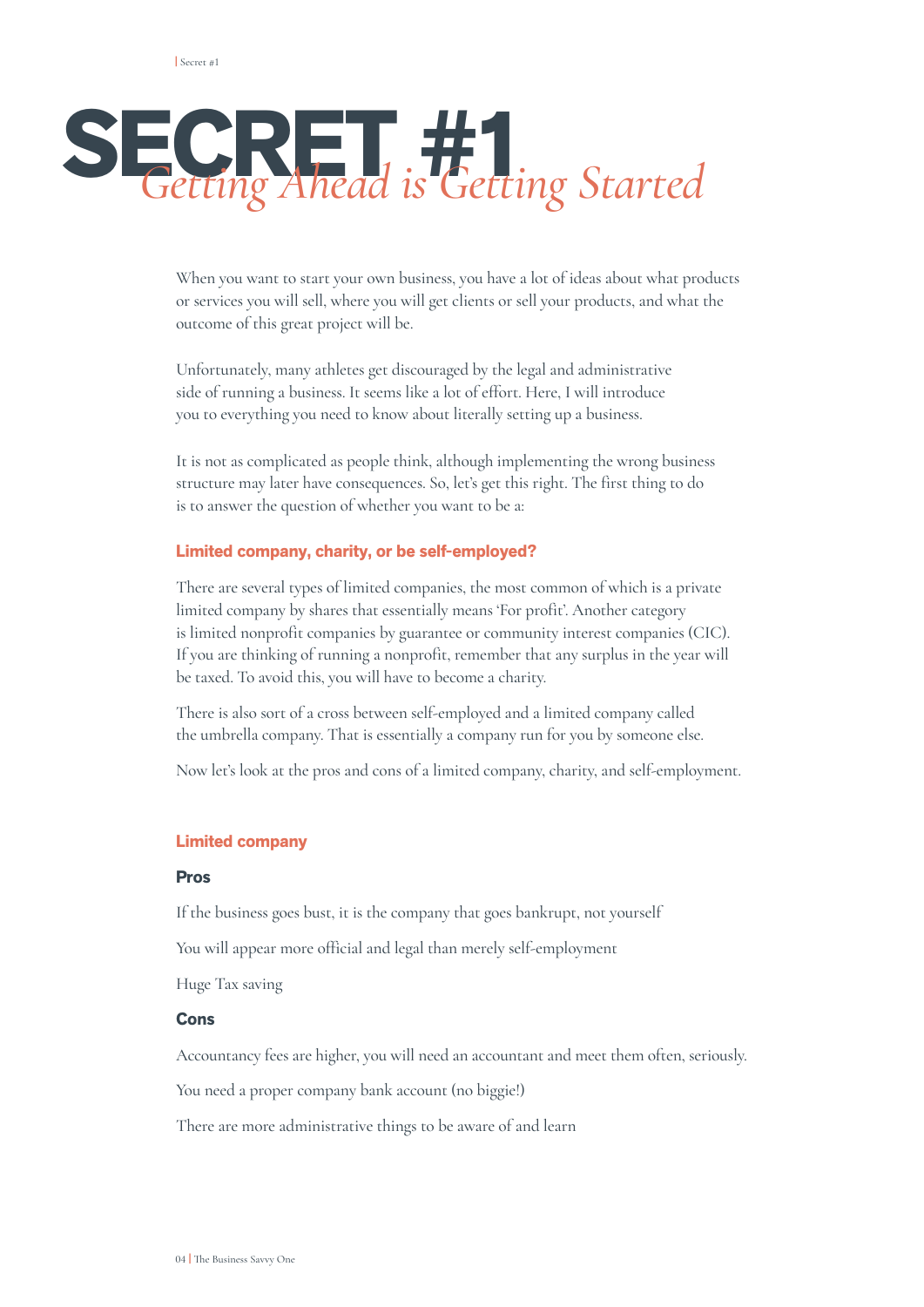### **Charity**

### **Pros**

No income/corporation tax

Pay no more than 20% of normal business rates on the buildings

Special VAT treatment

### **Cons**

If anything goes wrong, you'll be dealing with Charity Regulators and Companies House

You're not allowed to receive financial benefits from the charity unless the governing document specifically authorises this

There are strict rules that apply to trade by charities

### **Self-employment (a person with a business)**

### **Pros**

Super easy to set up and manage

You can always switch to a limited company. It gets messy the other way round

Savings on some expenses

### **Cons**

Paying more taxes

Harder to work with big clients or attract larger projects

Your personal assets could be at risk

### **So how do I set up any of these companies?**

Companies can be set up within 24 hours. You just need a:

- Company Name
- Registered Office
- Director name, address, occupation, nationality and date of birth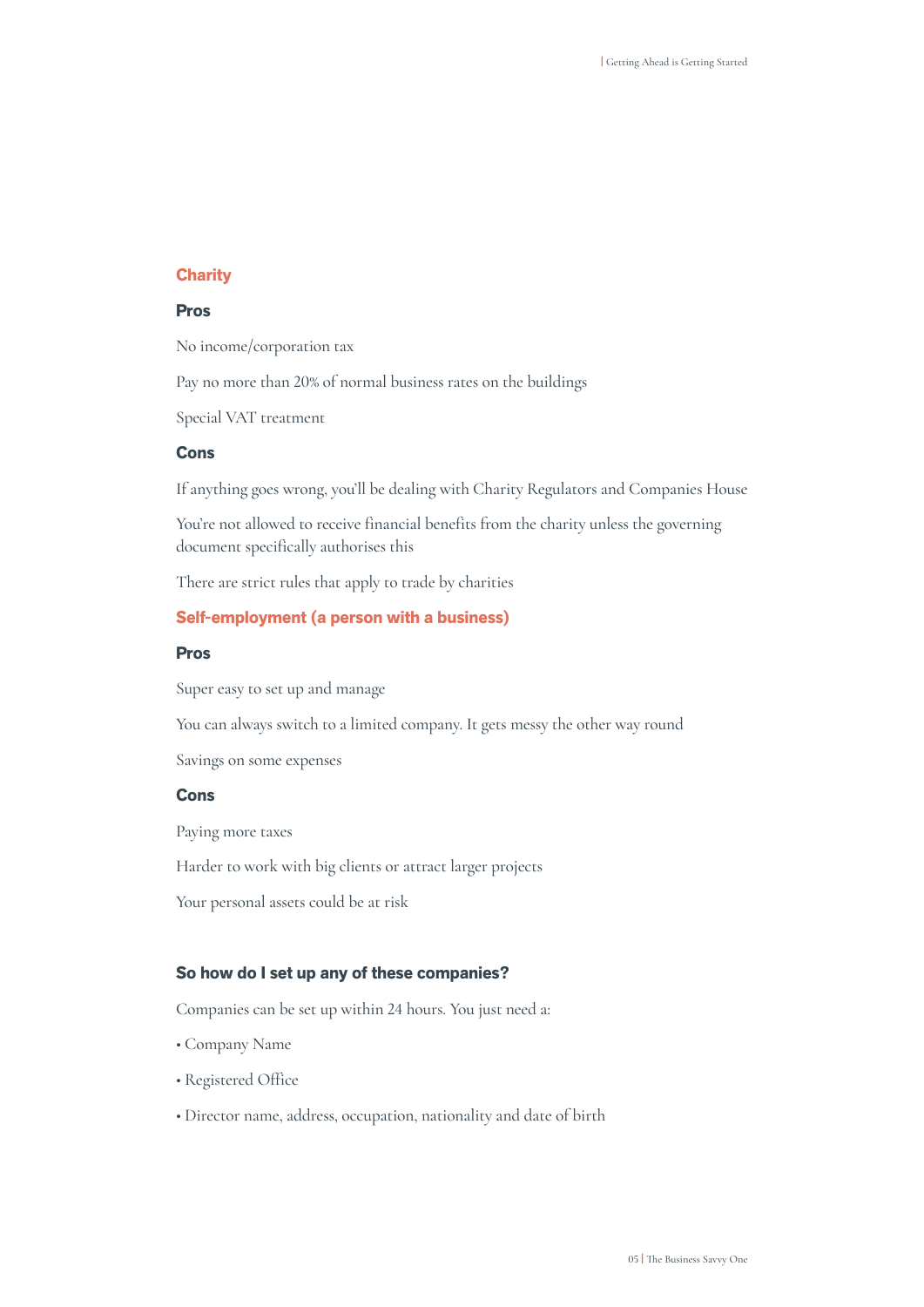

Before starting any business, it's good to draw an organisation chart. Think about what team you will need to achieve your company's goals. The typical structure looks like this:



You can easily find companies structures by viewing the 'Team' section on any business's website. Think about what roles you need to fill in your company, and the type of person who could fill them. You can even create job descriptions to show your leadership and ability to point out what needs to be done by each staff member. If you cannot hire people to fill the roles, be prepared to temporarily do these jobs yourself. Sometimes, it's good to walk the walk first so you know what each role entails. Then, you can craft more precise job descriptions. If you have a business partner, talk to them, and decide which roles each of you will overlook.

The trick here is that once you prototype the job positions, you can replace yourself with employees and systems. It will allow you to work smarter and develop a business that works. Have a very clear picture of what the company would look like when it is finally done to ensure that **A)** you can delegate tasks with the peace of mind that people are being employed appropriately to the responsibilities of their role, and **B)** when you come to expand the business, you know which areas could be merged, reduced, added to, or upgraded and where new members will fit in.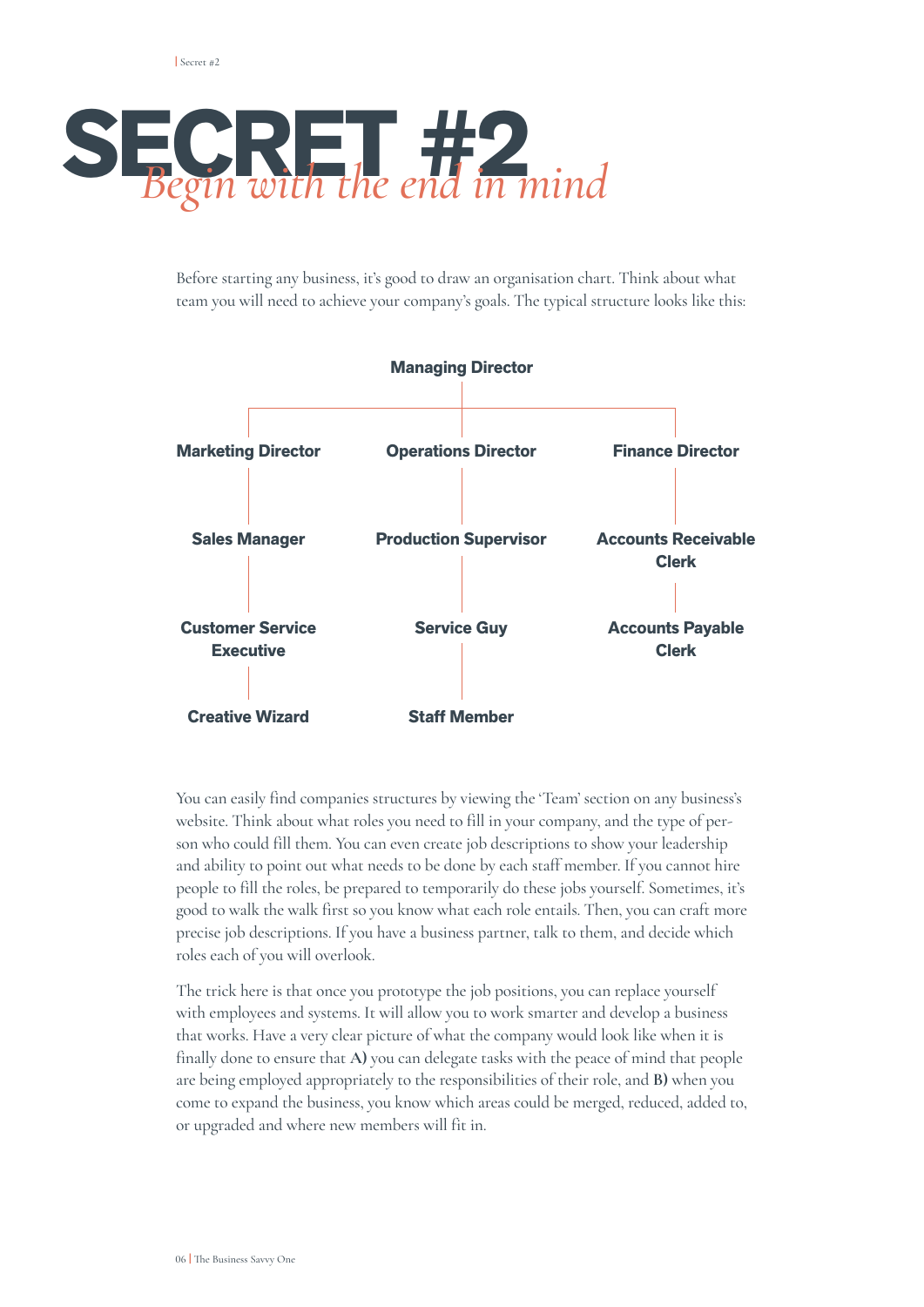Another thing that can be transformative for your business, whether you're just starting or trading already, is setting healthy account allocation habits. If you're worried about your finances all the time, the system below will take all this pain away immediately because it's, simply, straight forward. The concept was inspired by Mike Michalowicz.

### **One Time Setup**

**1.** Set up the five foundational bank accounts with your current bank as checking accounts (accounts that can receive and pay money, also known as current accounts). We'll call this bank 'Bank 1'.

- **1. Income** (where all your invoices are paid)
- **2. Profit**
- **3. Owner's Compensation** (use for paying your salary, household bills, food)
- **4. Tax**
- **5. Business Expenses** (anything you spend on your business)

**2.** Determine the percentages that your business can reasonably manage for the rest of the current quarter.

The table below shows the typical percent allocation based on the annual revenue.

| <b>Revenue Range</b>     | £0 - £200K | £200 - £500K | £500k - £1M | $£1M - £5M$ | £5M - £10M |
|--------------------------|------------|--------------|-------------|-------------|------------|
| <b>Profit</b>            | 5%         | 10%          | 15%         | 10%         | <b>15%</b> |
| <b>Owner's Comp</b>      | 45%        | 30%          | 15%         | 10%         | 5%         |
| Tax                      | 20%        | 20%          | 20%         | 20%         | 20%        |
| <b>Business Expenses</b> | 30%        | 40%          | 50%         | 60%         | 60%        |

Please remember this is only a rough guide for the general business. Your project might allow you to have a higher profit margin as your costs might be lower, or perhaps you don't need to pay as much tax. It is important to use common sense and adjust your budgets appropriately every quarter.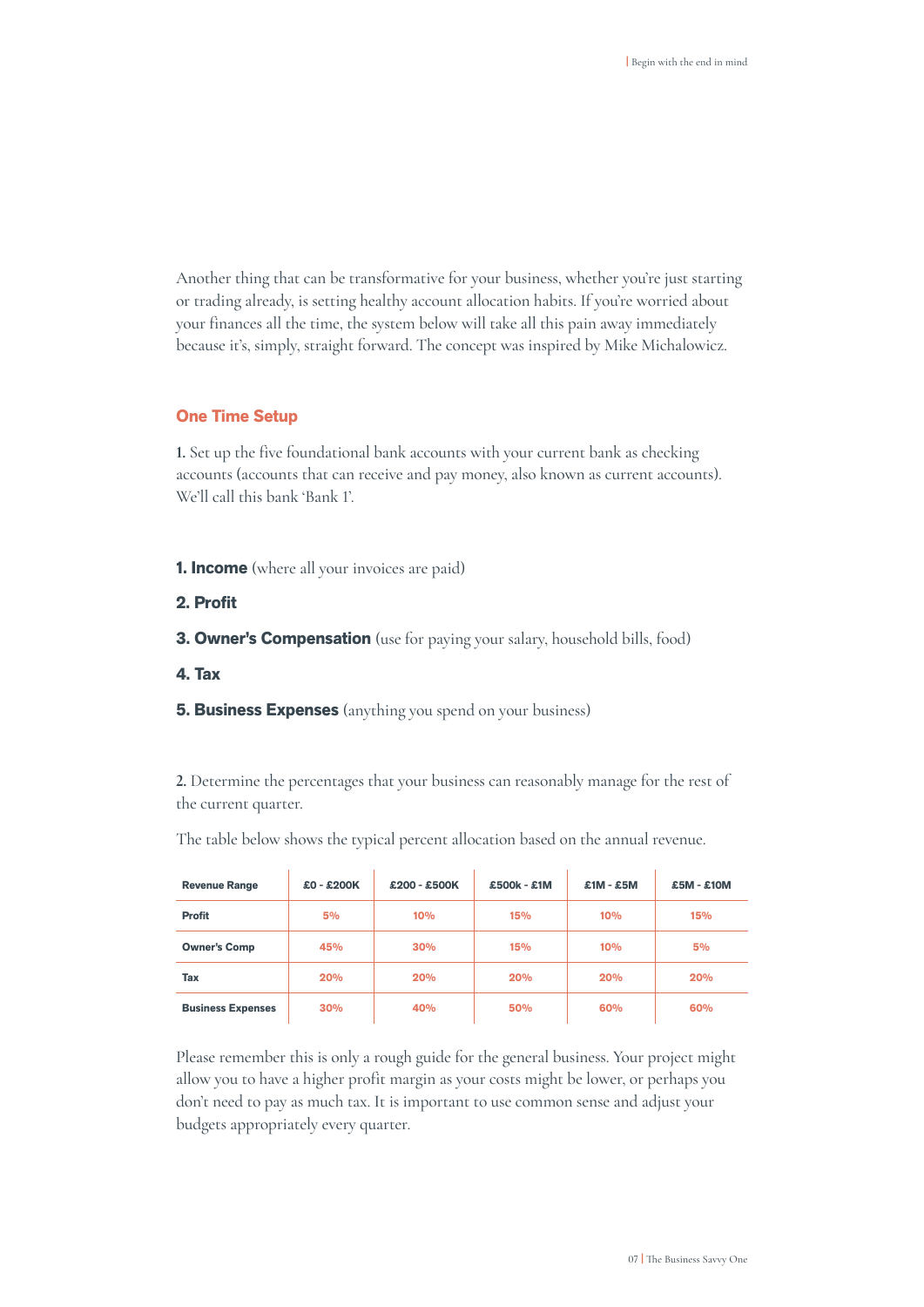

Also, make sure to choose an open-minded accountant as some may not like this system. They'll tell you that you cannot specify your profit unless you know the difference between the amount earned and the amount spent in your business. That basically means pay everyone else, and if you're lucky, there might be something left for you. That's not cool.

**3.** Set up two new savings accounts at a different bank: We'll call this bank 'Bank 2'.

The purpose here is to remove the temptation of 'borrowing' from these accounts.

### **1. Profit Hold**

**2. Tax Hold**

### **Every Day**

**1**. All receipts from sales or other business generated revenue go into the **Income** account.

**2.** Spend a minute daily to review your account balances at 'Bank 1' to see cash flow trends for the key aspects of your business. That's all the time you need to see where you are financially!

### Every 10<sup>th</sup> and 25<sup>th</sup> of the Month

**1.** Transfer all funds that have accumulated in the **Income** account to the other accounts at 'Bank 1' based on the percentage you are using.

**2.** Transfer all the money in your **Profit** account at 'Bank 1' to the **Profit Hold** account at 'Bank 2'. Transfer all money in your **Tax** account at 'Bank 1' to the **Tax Hold** account at 'Bank 2'. This will leave a £0.00 balance for **Profit** and **Tax** at 'Bank 1'.

**3.** Disburse the salaries for the business owner(s) from the **Owner's Compensation** account. Leave any remaining money, above and beyond the salary distribution, in the **Owner's Compensation** account.

**4.** Pay your company bills from the **Business Expenses** account.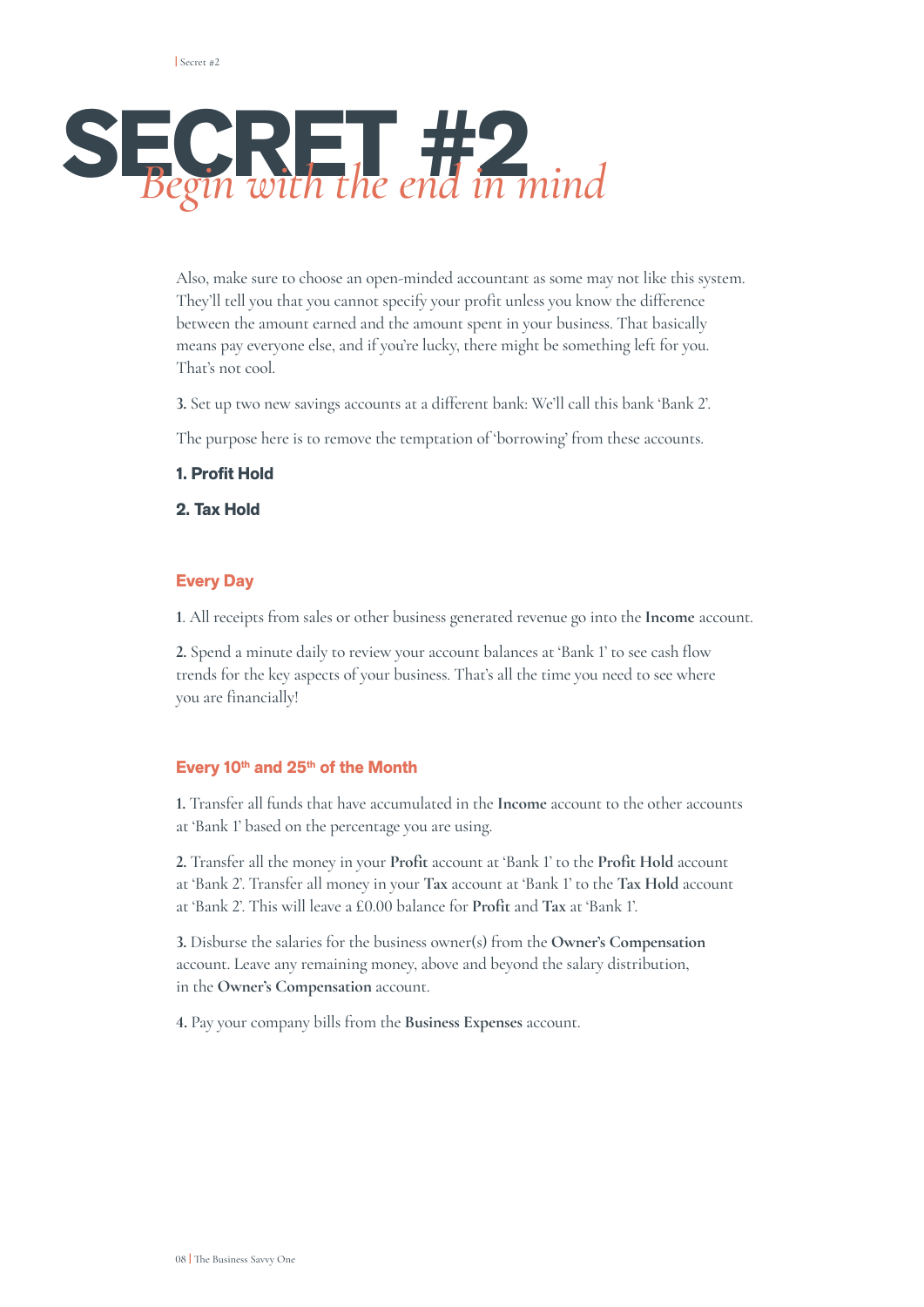### **Every Quarter**

Firstly, if you aren't sure what a quarter is, it is simply a 'quarter' of the year. These normally run from January – end of March, April – end of June, July – end of September, October – end of December.

**1.** Take 50 percent of the money that has accumulated in the **Profit Hold** account as a profit distribution. Remember, this money is for you and not to be used to "reinvest" in the business.

**2.** Meet with your accountant and adjust your percentage allocations for your **Profit**, **Tax**, **Owner's Compensation**, and **Business Expenses** to maximise your financial health.

### **Every Year**

**1.** Review your financials with your accountant and financial experts.

**2.** Pay your tax liabilities from the **Tax Hold** account.

*Things work out best for those who make the best of how things work out.*

**John Wooden**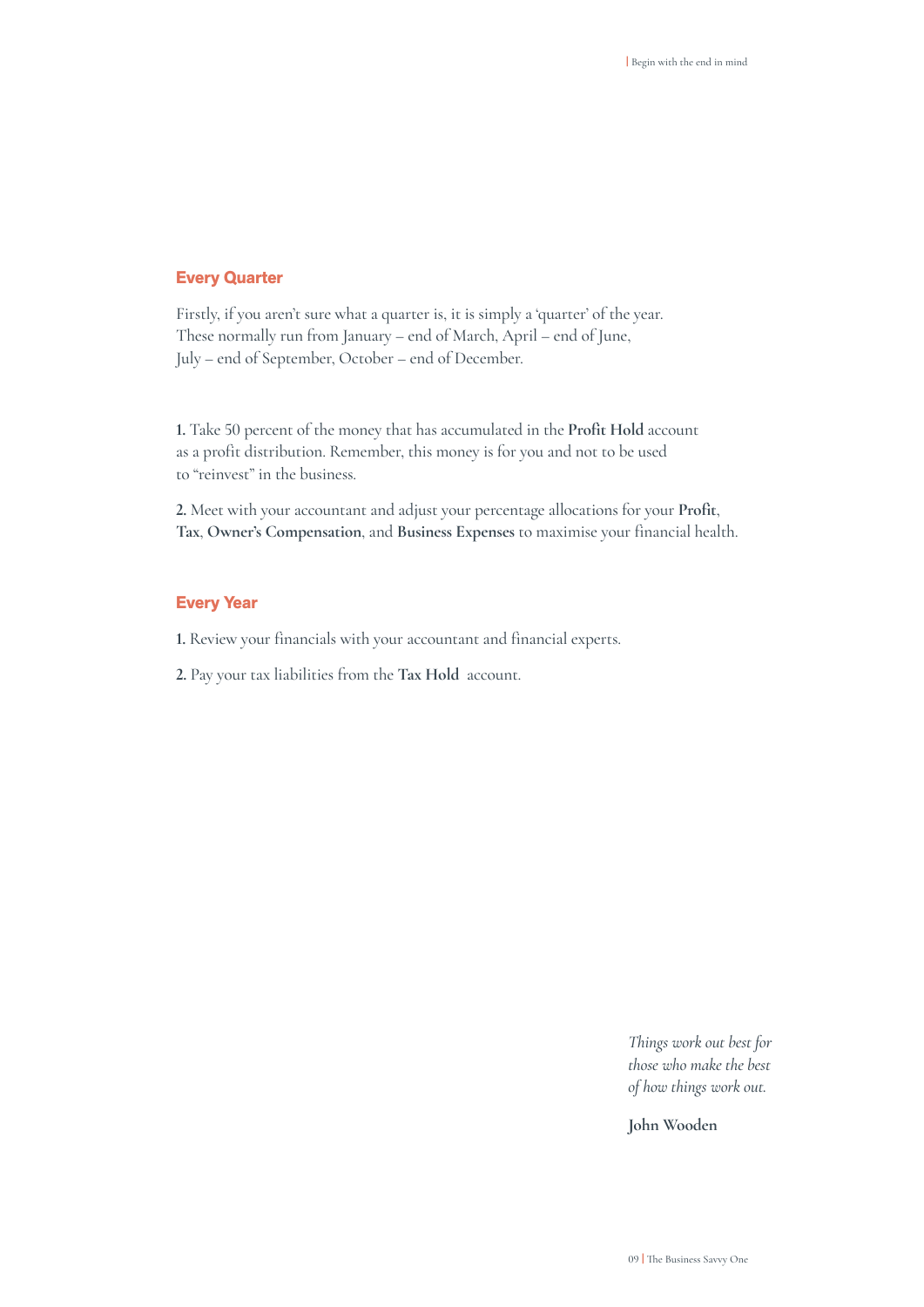

This is the part where you have to put some proper work in. You may find something on this list that you haven't thought of before. Write down everything you know about your business. Keep it simple. These few minutes of work will give you a nice overview of where you are right now. Save or print this PDF and document the process. Get ready, your business transformation starts now!

| I got it | I need it | <b>What Succesful Business has</b>                                                                                                                                            | <b>Date</b> |
|----------|-----------|-------------------------------------------------------------------------------------------------------------------------------------------------------------------------------|-------------|
|          |           |                                                                                                                                                                               |             |
|          |           | Vision (Your own idea, what kind of business<br>you want to build)                                                                                                            |             |
|          |           |                                                                                                                                                                               |             |
|          |           |                                                                                                                                                                               |             |
|          |           |                                                                                                                                                                               |             |
|          |           |                                                                                                                                                                               |             |
|          |           | <b>Business goals and objectives</b> (What you want                                                                                                                           |             |
|          |           | to achieve and what you need to do to meet your goals)                                                                                                                        |             |
|          |           |                                                                                                                                                                               |             |
|          |           |                                                                                                                                                                               |             |
|          |           |                                                                                                                                                                               |             |
|          |           | <b>Financial plan</b> How are you going to sustain the busi-<br>ness, savings, backup, understanding of business costs,<br>how much you need to earn weekly/monthly/annually) |             |
|          |           |                                                                                                                                                                               |             |
|          |           |                                                                                                                                                                               |             |
|          |           |                                                                                                                                                                               |             |
|          |           |                                                                                                                                                                               |             |
|          |           | <b>Defined Target Customer</b> (Who are you trying<br>to reach out? Who are the people who will benefit<br>the most from your product/service?)                               |             |
|          |           |                                                                                                                                                                               |             |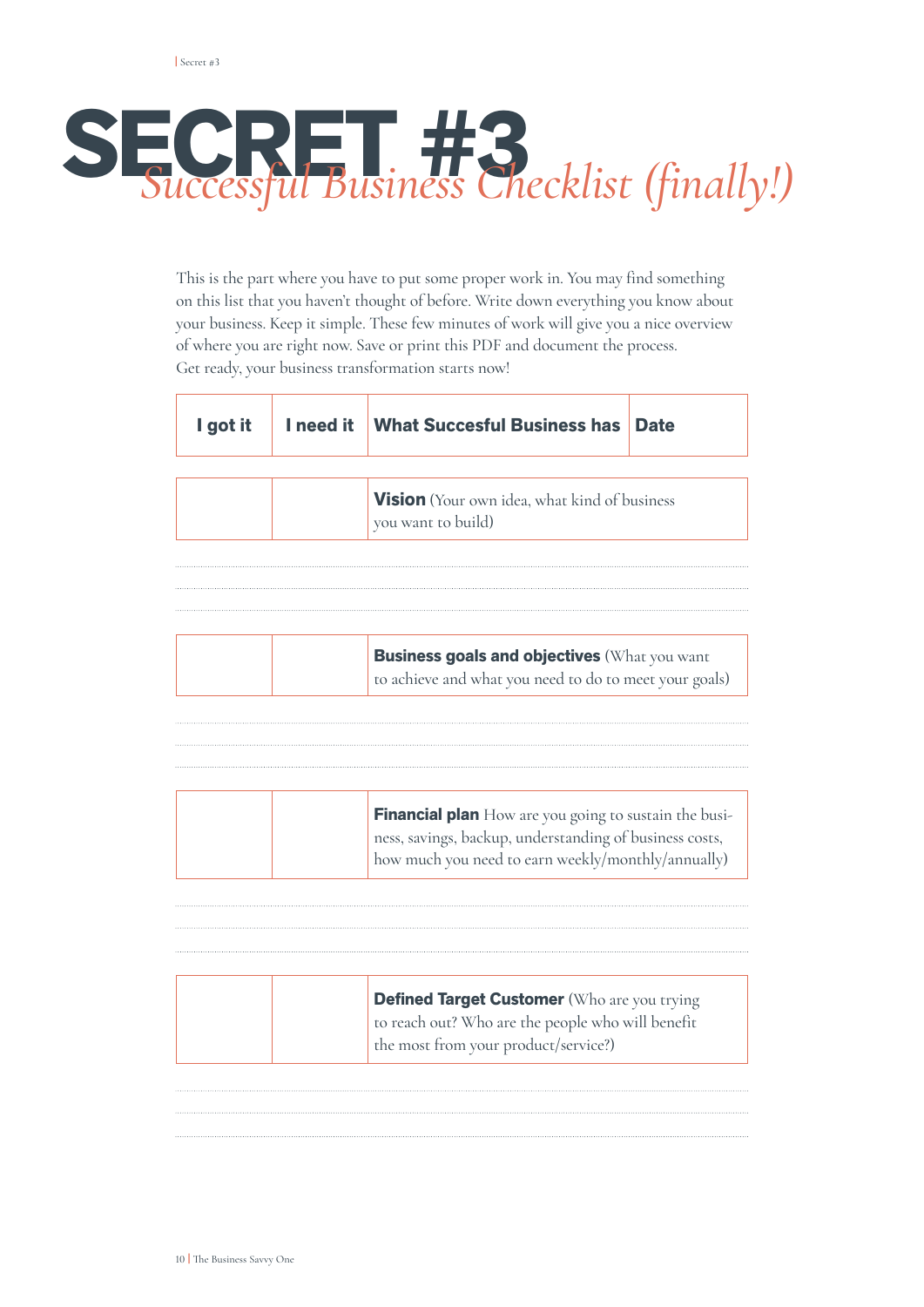| I got it | I need it | <b>What Succesful Business has</b>                                                                                                                        |
|----------|-----------|-----------------------------------------------------------------------------------------------------------------------------------------------------------|
|          |           | <b>Defined Problem</b> (What are you trying to solve<br>for them? What are their most common problems?<br>Are you sure you're solving the right problem?) |
|          |           | <b>Product/Service</b> (What is it exactly that you do?<br>How what you do will help them?)                                                               |
|          |           | <b>Industry Knowledge</b> (what are current trends                                                                                                        |
|          |           | in the market? Would what you do still be relevant<br>next year, or three years from now?)                                                                |
|          |           | Positioning against your competitors (name your<br>three competitors, analyse their position in the market.                                               |

 $\ddot{\phantom{a}}$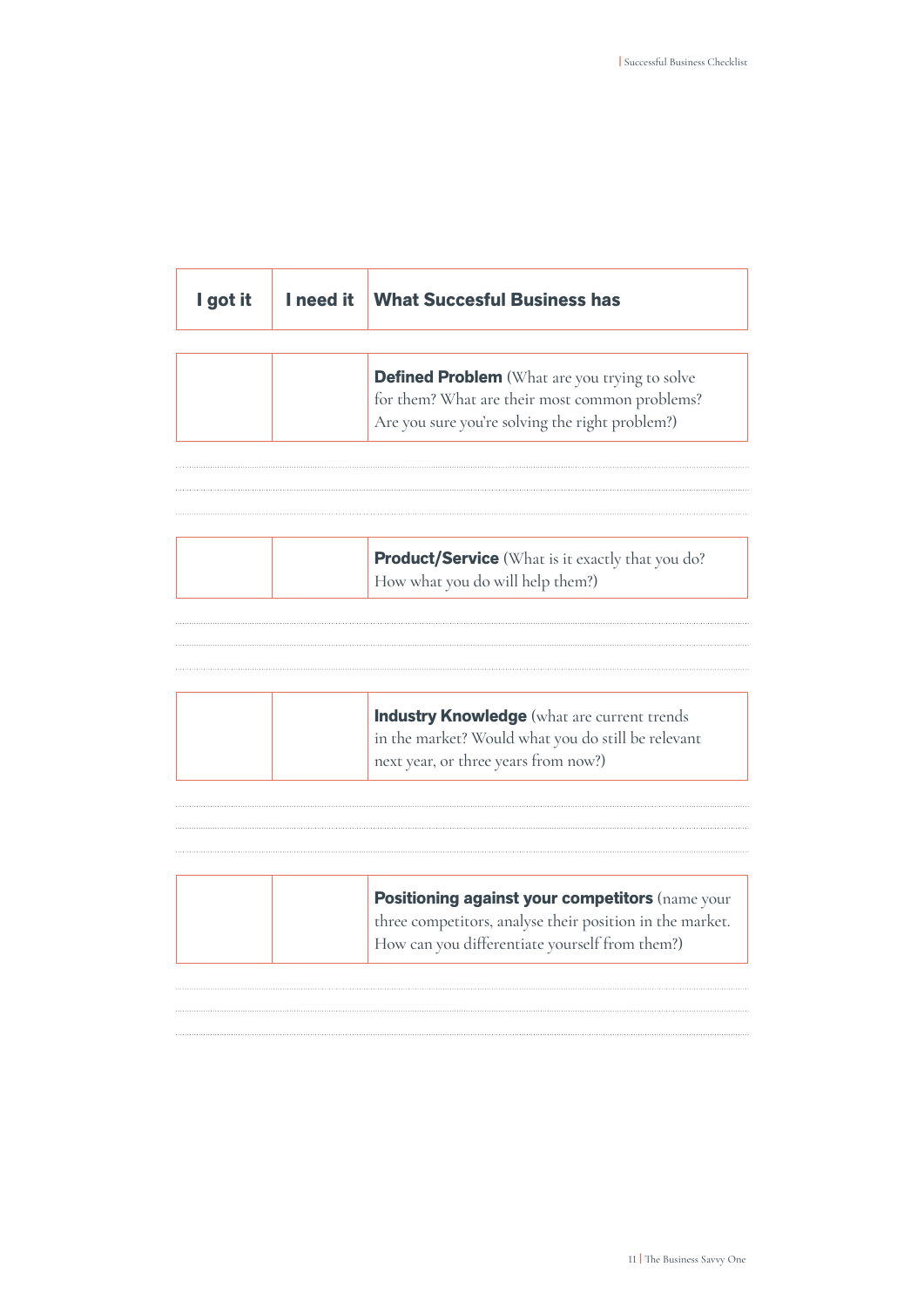# **SECRET #3** *Successful Business Checklist (finally!)*

| I got it | I need it | <b>What Succesful Business has</b>                                                                       |
|----------|-----------|----------------------------------------------------------------------------------------------------------|
|          |           | <b>Brand Messaging</b> (Tagline, Statements, Elevator<br>Pitch to speak effectively about your business) |
|          |           | Visual Style (Logo, Typography, Colour Palette                                                           |
|          |           | to make your brand memorable)                                                                            |
|          |           | <b>Marketing Materials</b> (Website, branded social media<br>to gain exposure and build a community)     |
|          |           | Sales Strategy (How do you find clients?<br>What's your sales process?)                                  |
|          |           | <b>Client Relationship</b> (Do you have a system to track<br>opportunities and follow up with clients?)  |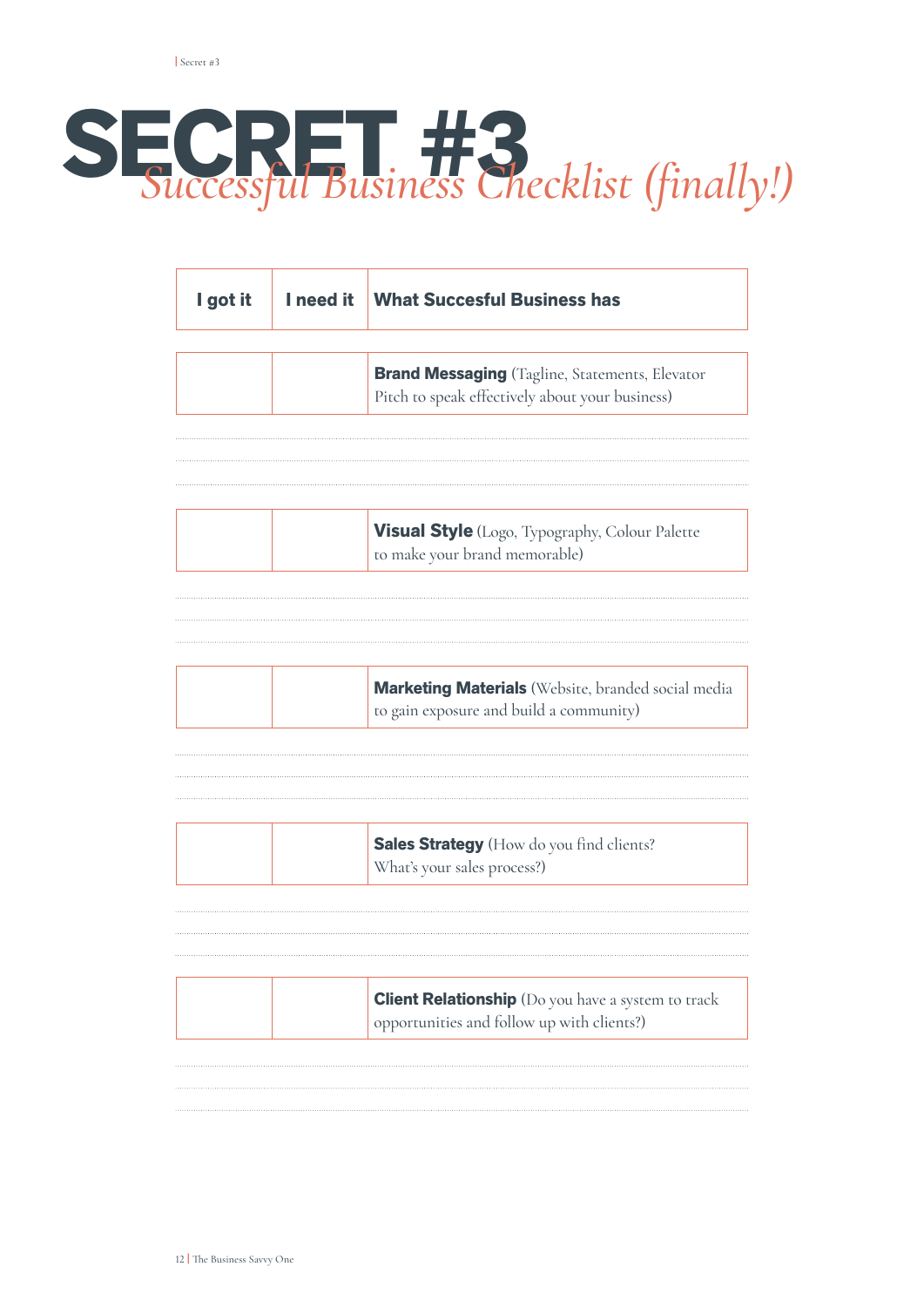| I got it | I need it | <b>What Succesful Business has</b>                                                                                  |
|----------|-----------|---------------------------------------------------------------------------------------------------------------------|
|          |           |                                                                                                                     |
|          |           | Pricing strategy (Do you price appropriately<br>to the market? Do you have packages? What's your<br>profit margin?) |
|          |           |                                                                                                                     |
|          |           | Proposal (Do you have a default designed document                                                                   |
|          |           | to present to your prospect clients?)                                                                               |
|          |           |                                                                                                                     |
|          |           | <b>Contract/Terms and Conditions (Do you have</b>                                                                   |
|          |           | a default agreement in place for what you do? A cover<br>for your client and yourself)                              |
|          |           |                                                                                                                     |
|          |           | <b>Production</b> (Do you have a list of tasks for every type                                                       |

 $\cdots$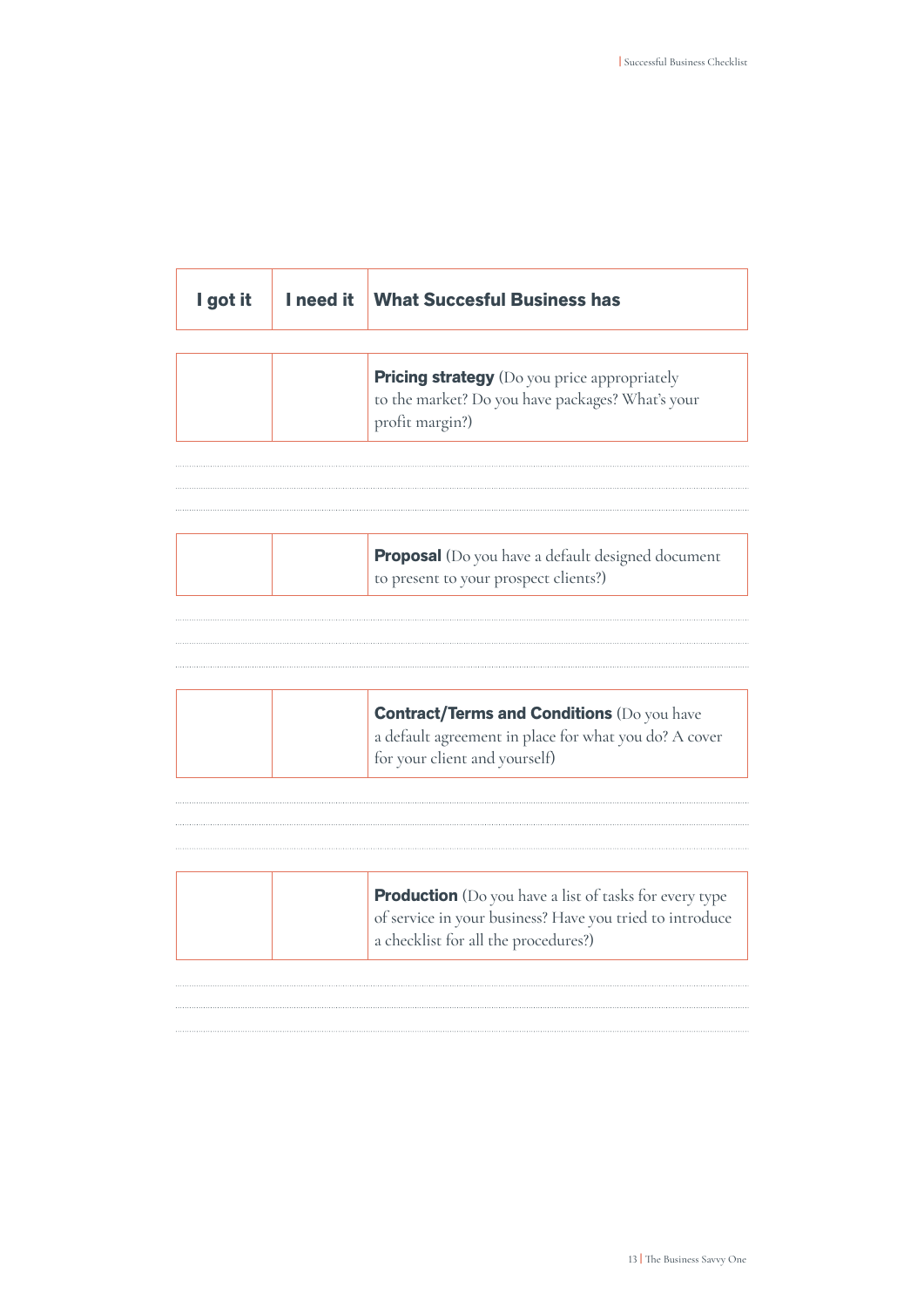# **SECRET #3** *Successful Business Checklist (finally!)*

| I got it | I need it | <b>What Succesful Business has</b>                                                                                        |
|----------|-----------|---------------------------------------------------------------------------------------------------------------------------|
|          |           | Project/Product Management (Do you have<br>management tracking software in place, something<br>better than emails?)       |
|          |           | <b>Reviews</b> (How do you collect testimonials? Do you<br>have any form to send out to clients?)                         |
|          |           | Financial Management (Do you have an accountant<br>or accounting software?)                                               |
|          |           | <b>Business Data</b> (Do you have a strategy to track<br>and know your numbers? Do you analyse it on<br>a regular basis?) |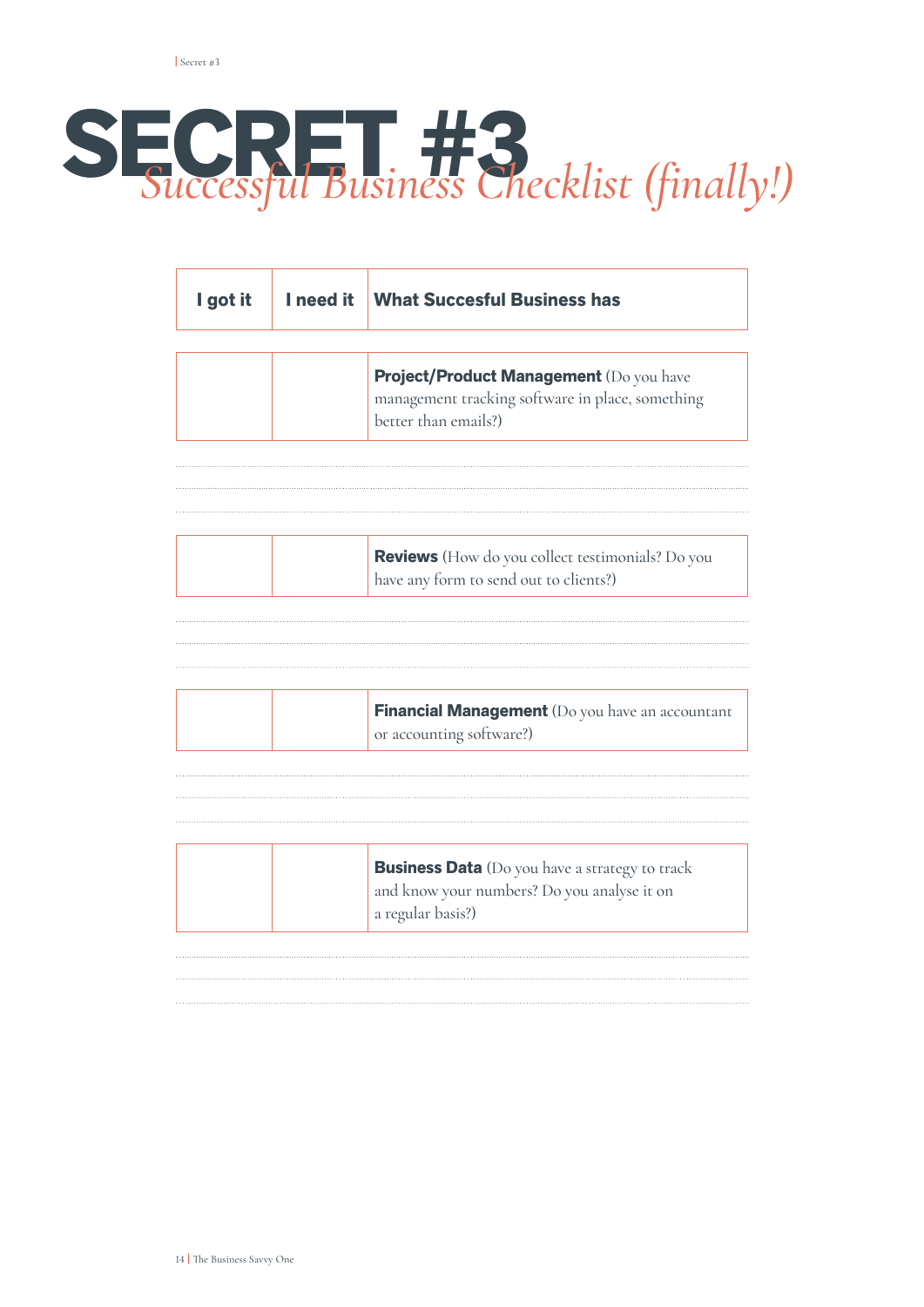| I got it | <b>I</b> need it What Succesful Business has                                                                               |
|----------|----------------------------------------------------------------------------------------------------------------------------|
|          | <b>Hiring</b> (What's your strategy to grow your team?<br>How do you do it? What type of people you want<br>to work with?) |
|          |                                                                                                                            |
|          | <b>End Goal</b> (Are you planning to sell the business, transi-<br>tion to something else or work in it forever?)          |
|          |                                                                                                                            |

*The secret of change is to focus all of your energy, not on fighting the old, but on building the new.*

**Socrates**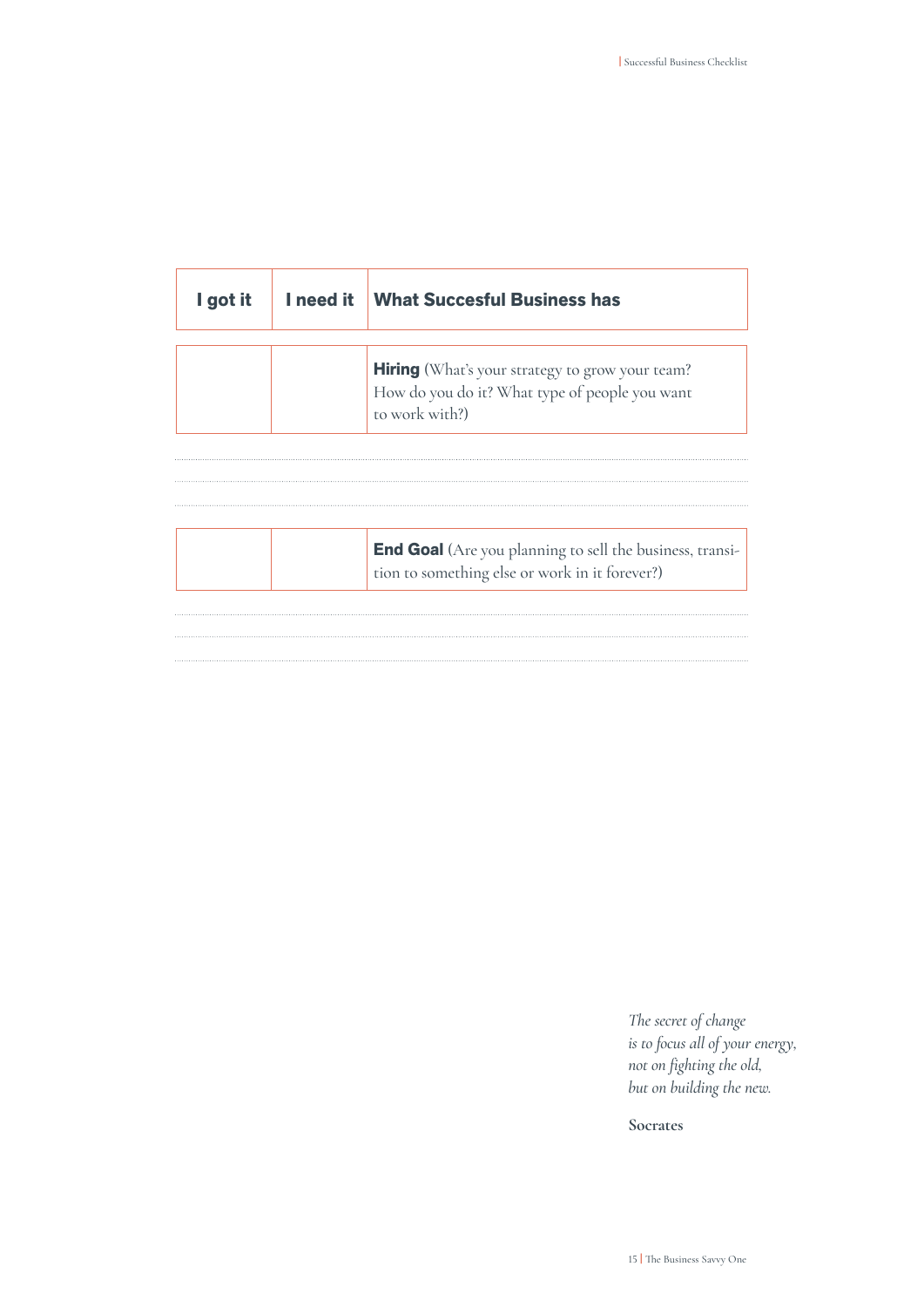

You probably heard that before, and it essentially means one thing - personalise your customer service. No matter how many clients you have, it is possible. It will require a bit of planning on your side. In my workshops, we cover the whole customer journey, but nothing stops you from developing your very own process of treating your customers like superstars.

It still amuses me that some people hate systems and say that they feel robotic and ungenuine. The truth is, the more automated your customer service is, the more effective your business will be.

Hotels are perfect examples of looking after customers. They have a whole mechanism of adding delight to your stay. When people have a great time at the hotel, they never talk about the 'big things', such as price or location. It's always the little things that are mentioned in reviews. From a warmly lighted reception, smiley and friendly staff, fresh flowers, a short questionnaire asking for your favourite food and drink, to remembering your name, giving you a hand with your luggage, and sending you discount vouchers for your next stay, these things make all the difference. Whatever business you are in, you can create your own Customer Service Manual. **Treat every client to the set of the set of the set of the set of the set of the set of the set of the set of the set of the set of the set of the set of the set of the set of the set of the set of the set of the set of** 

Think about every stage where customers interact with your brand and what you can add to each stage to make a customer's life better.

If you're a coach or a consultant, these stages could look like this:

A new client is recommended to you by a friend  $\longrightarrow$  First meeting

Proposal  $\longleftrightarrow$  Q&A  $\longleftrightarrow$  Purchase  $\longleftrightarrow$  Discovery Meeting

Solution Completion Feedback/Review/Testimonial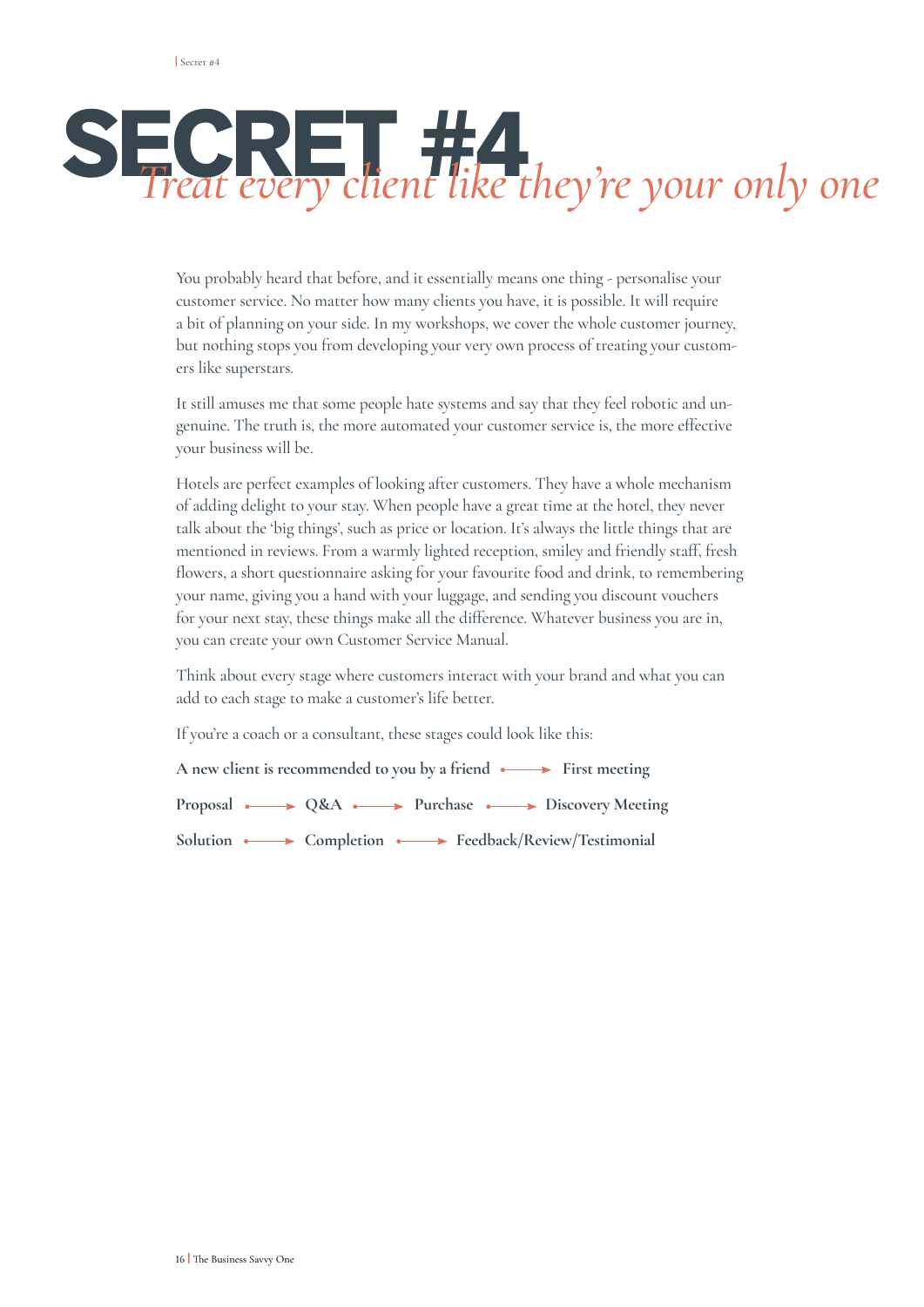How does this process look in your business and what freebies/extras you can add on at each stage? What data do you need to make your clients' experiences unforgettable?

|*Treat every client like they're your only one*

Have you written it down? Congratulations! That's your very own Customer Relationship Management (CRM) process. Simple, isn't it?

> *Take action, an inch of movement will bring you closer to your goals than a mile of intention.*

**Steve Maraboli**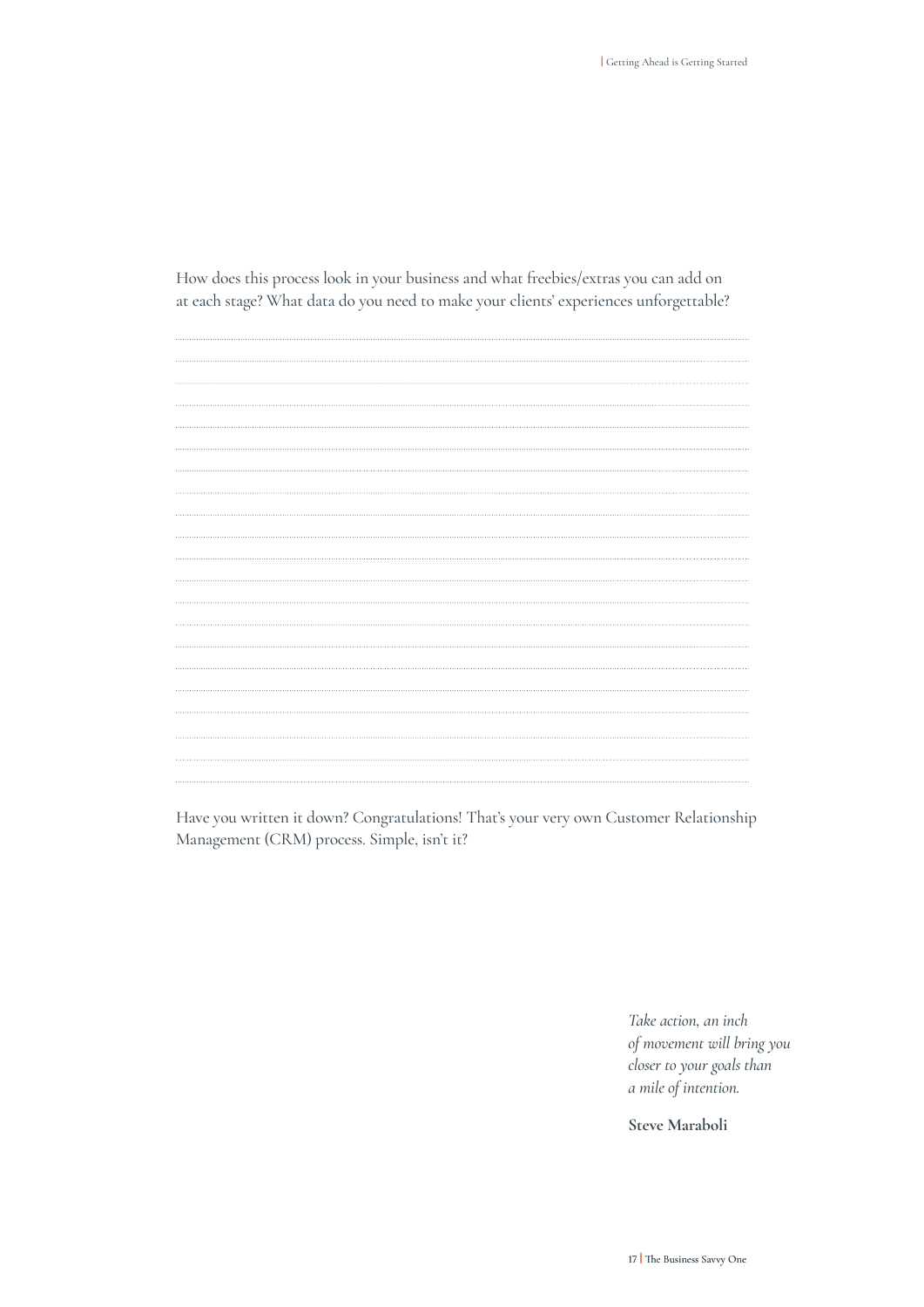

There are three main ways to successfully communicate your value: inspire, educate, or entertain people. Look at the biggest brands in the world and you'll find the same patterns, repeatedly. Here's the trick: choose your own way.

### **Inspire**

You know this messaging. The content that shows people in real-life, often heroic, situations. The transformations, the heartwarming true stories, the authenticity through and through.

Thanks to the consistency and clarity of this inspiring message and the celebration of values, your brand will become important to your potential clients. It will gain you the emotional authority that will make people trust you more.

### **Educate**

Information is the new currency. Do you know why? It's because most people are too busy to research or are not sure what they want before they make a buying decision. Everyone hates to be ripped off, so if you're like me, you'll do a little research before spending your money. This is why the role of educators is so important.

There are **6** stages of the decision-making process: **1)** Unawareness, **2)** Awareness **3)** Decision to take action, **4)** Options Assessment, **5)** Purchase, **6)** Review.

It's really hard to get a business straight to stage four because you may end up solely competing on price. Smart companies know the power of this process and put a lot of effort into the early stages. People appreciate it when you provide them something of value, especially when you're not asking for anything in return. They're more likely to be your clients when you can provide them with the answers they are looking for. This is where you can really win.

### **Entertain**

There's no theory needed here. Whether you're a footballer or not, you'll probably be familiar with the social media company, '433'. They have built an empire on social media with over 50 million followers across all platforms, generating 5 billion monthly impressions. They've done this simply by using the power of entertainment and consistency. Some of the content is not even theirs, and that's probably the best part because they've opened eyes to a whole new world of building an online community. From start they believed in a simple rule in life: 'People will like you if you make them laugh'.

If people like you, they will buy from you.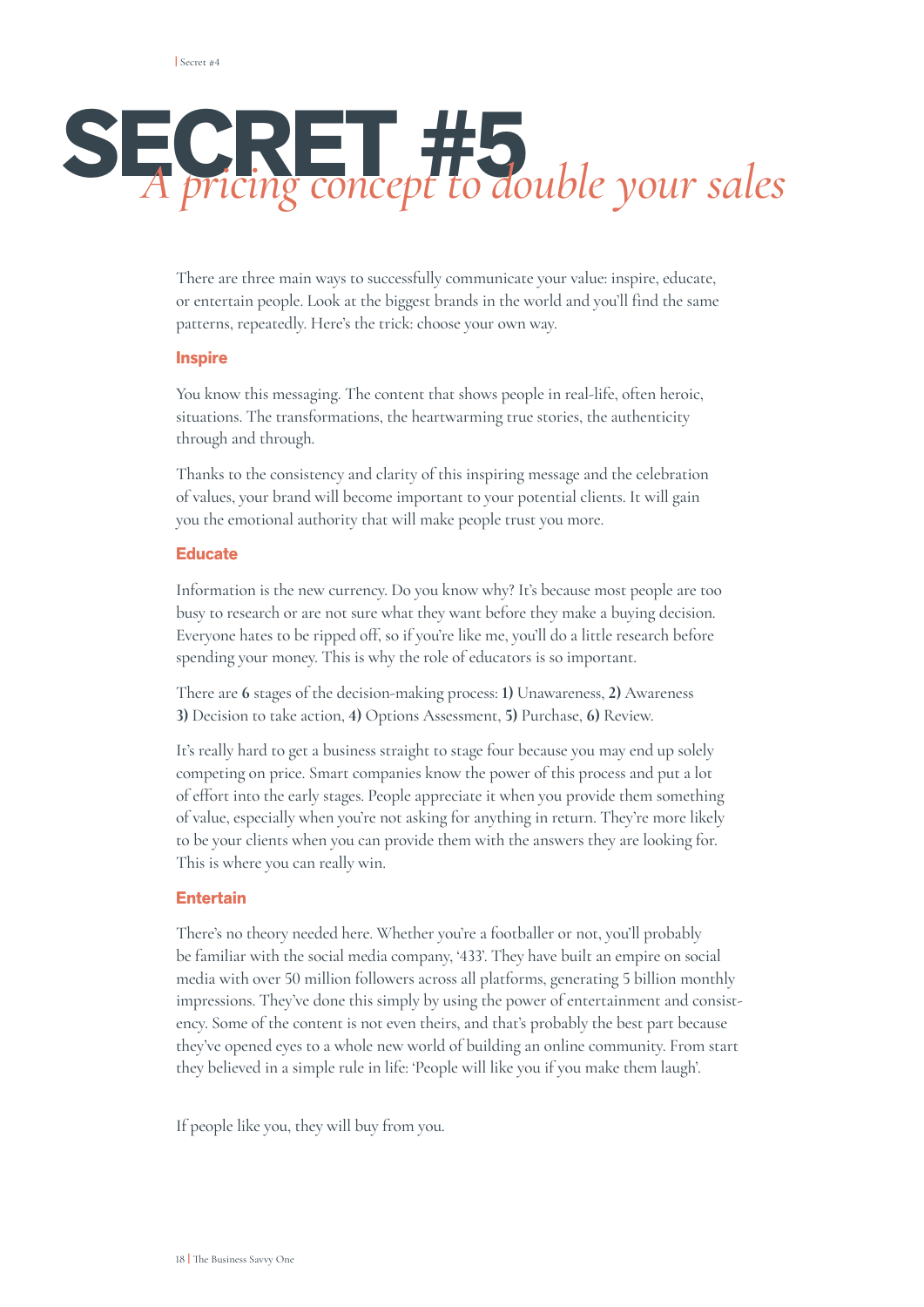### **Selling products**

If your main goal is to sell items, make it 'Amazon clear'. Focus on the product benefits and user experience. How can you make your customers an offer they cannot refuse? How can your product make their life better? Let your product be the hero of your website but the hero that can save the world, not an egocentric prima donna.

### **Selling services**

If you offer a service, it's even more essential to indicate what transformation your clients will experience if they work with you. Think about it like a land divided by a river. You and your client are on one side and try to get on the other side. There are different ways of getting there.

You could swim, fly, get a boat, or build a bridge. All the options have different price tags and time lengths. Most businesses give clients their solutions, and it could sound like '*Book a Flight With Us. Only 2 seats left.'* What if the client is terrified of flying? They'll never choose this option, no matter how good the offer is. Maybe they choose to fly but prefer a private jet over commercial aircraft or want a business class seat and a glass of champagne. Perhaps they're not sure yet and need some more information. That's why understanding your clients' needs and outlook as people is crucial.

Focusing on the right clients and their needs will get you fully booked every time, as long as you put the person and their vision before your bank account.

> *Try not to become a person of success, but rather try to become a person of value.*

**Albert Einstein**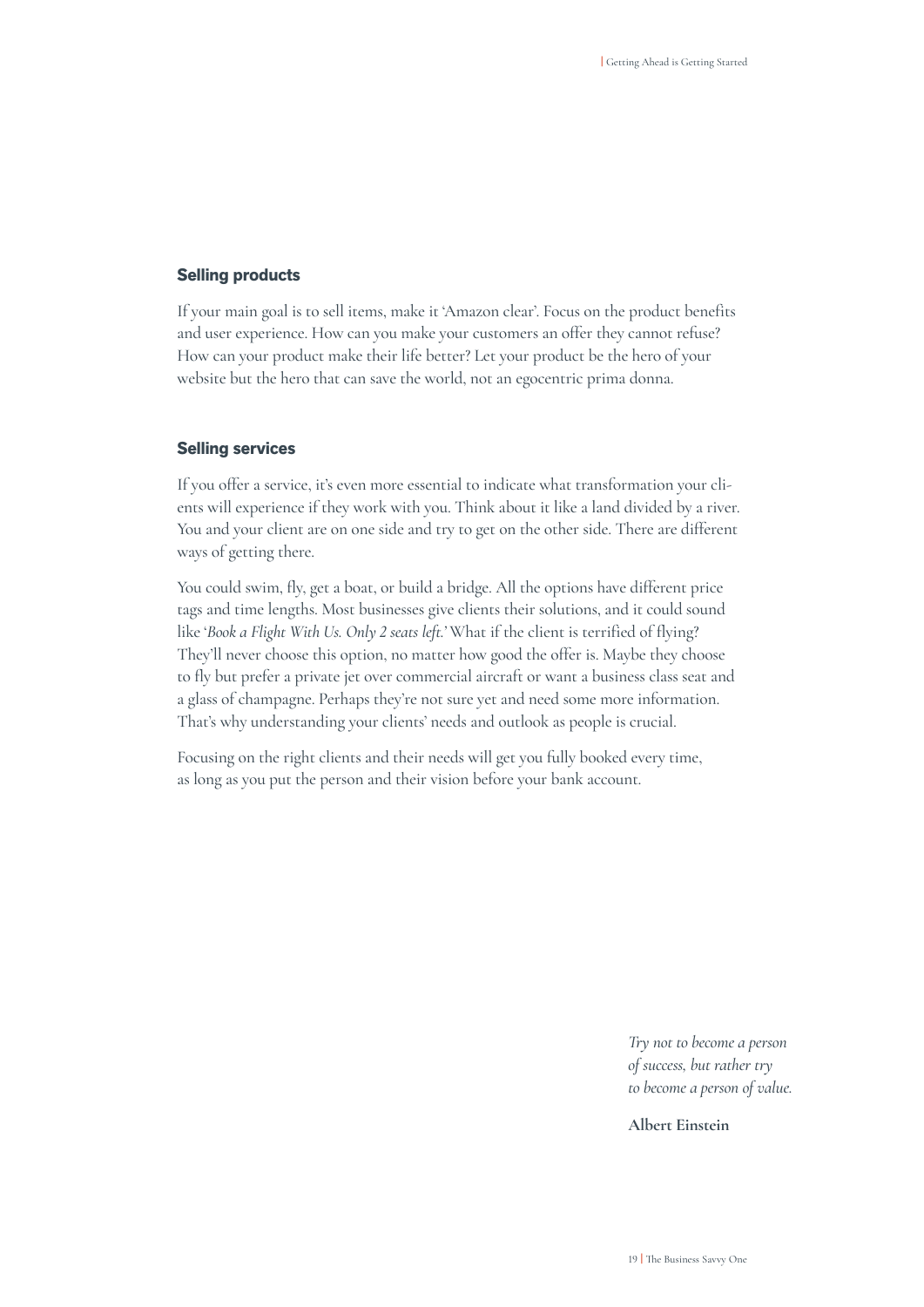### **RESOURCES**

These phenomenal resources inspired some of the concepts presented in this e-book. Put them on your reading/listening/watching list and make sure to take notes.

### **Books**

*Creativity, Inc*., Ed Catmulll with Amy Wallace *I can start your business,* Russel Smith *Built to Sell,* John Warillow *The e-Myth,* Michael E. Gerber *Profit First,* Mike Michalowicz *Create & Orchestrate,* Marcus Whitney *The Almanack of Naval Ravikant: A Guide to Wealth and Happiness,* Eric Jorgenson, Tim Ferriss *Building a StoryBrand,* Donald Miller *The Tools of Titans,* Tim Ferris

### **Films and TV series**

*The Founder The Intern The Apprentice The Pursuit of Happyness Dragon's Den*

### **Podcasts**

*The Tim Ferris Show The High Performance Podcast,* Jake Humphrey and Prof. Damian Hughes *My First Million,* Sam Parr and Shaan Puri *The Diary of a CEO,* Steven Barlett *A Bit of Optimism,* Simon Sinek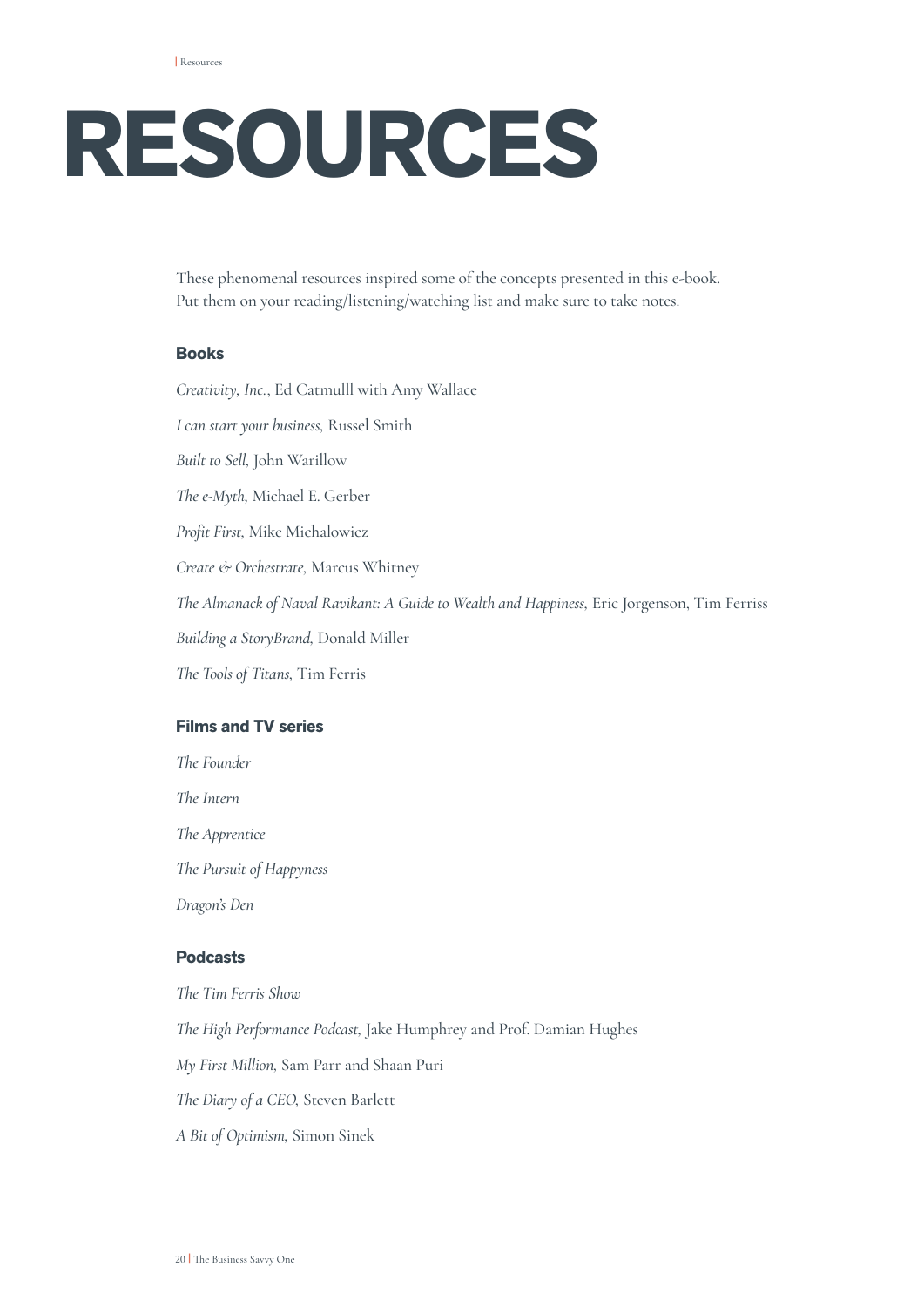### **About the author**

With 10+ years experience in creatively solving business problems, Jack Bies knows how difficult it is to move from sport to business. After retiring from football and graduating from the Business School and Manchester School of Arts, he realised that players are more capable of becoming successful entrepreneurs than they think they are.

Footballers' potential is limitless.

Having been exposed to business operations in some of the biggest brands in the world, including football clubs, Jack developed a unique framework that he now uses to help active and former footballers to build thriving brands and enjoy life away from football.

Because you're reading this, you're invited to pick Jack's brain, have a chat about your business and get a personal 'Thank you' for purchasing this e-book.

Book your call here **www.jaxbranding.co.uk/chat**

*The most important thing is to try and inspire people so that they can be great in whatever they want to do.* 

**Kobe Bryant**